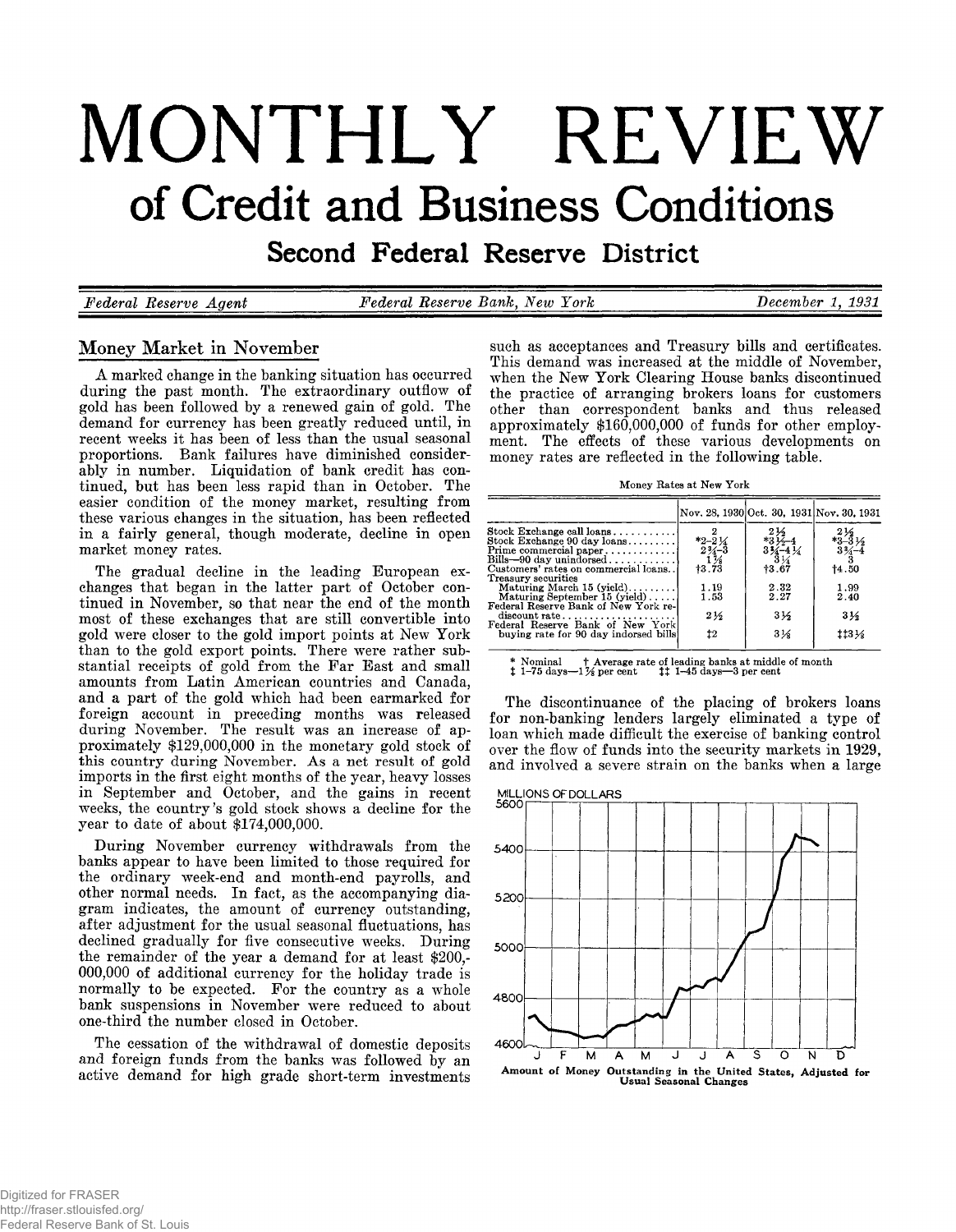**volume of these loans had to be replaced by bank loans near the end of that year. The replacement of the comparatively small volume of such loans that remained on November 16 involved a moderate expansion** *oi* **the security loans of the New York banks for their own account, which was largely obscured by the continued decline in the total volume of brokers loans, and in other forms of bank credit.**

**The general tendency in recent weeks has been toward a continued, though less rapid, liquidation of bank credit. In the three weeks ended November 18, the total loans and investments of reporting member banks declined \$219,000,000, as compared with a decline of \$886,000,000 during October. Approximately two-thirds of the November reduction was in the investments of these banks, and the remainder in loans other ^ than security loans. As in the previous month the decline in the deposits of these banks, amounting to \$359,000,000, was larger than the decline in loans and investments. The November decline in deposits, like that in loans and investments, was at a considerably less rapid rate than in October, when the deposits of reporting banks declined more than \$1,400,000,000.**

**Altogether, the available reports indicate a total shrinkage in bank credit of around \$5,500,000,000 since 1929, and an accompanying shrinkage in bank deposits of nearly \$7,000,000,000. In actual amount these figures represent by far the largest liquidation of bank credit and bank deposits which has ever occurred in this country and, in proportion to the amount outstanding, the largest shrinkage since 1893.**

#### **BILL MARKET**

**During the first part of November, the investment demand for bills increased steadily, both from domestic and foreign sources, and as offerings of bills to the discount market were in limited volume, the dealers were unable to fill all of their orders. Reflecting this condidition, open market offering rates were reduced on November 6 and 9, and again on November 13, so that dealers' offering rates became established at levels % per cent below those prevailing at the end of October in** the case of unendorsed bills up to 90 day maturity,  $\frac{1}{2}$ **per cent lower for 4 month bills, and % per cent lower for the 5 and 6 month bills. Bid rates for bills up to 90 days were reduced % per cent, with the result that the spread between bid and asked rates returned from % per cent to % per cent, while bid rates for the longer bills were reduced by the same amount as offering rates,** leaving a  $\frac{1}{4}$  per cent spread.

**Despite the lowering of the rate structure of the bill market, the investment demand continued unsatisfied, however, as dealers were unable to purchase a sufficient volume of bills. Shortly after the middle of the month the investment demand for bills was increased still further for a time in connection with the reinvestment of funds which had previously been employed by nonbanking institutions in the call loan market.**

**In the last week of the month, however, the situation in the bill market changed somewhat. Demand for bills**



**declined substantially, and a few banks began to offer bills to the discount market. The dealers responded promptly by raising bid and offering rates for bills up to 90 day maturity by % per cent on November 25. Their portfolios which were quite small during the early part of November remained at a low level for the balance of the month.**

**Due to the active investment demand, virtually no bills were offered to the Reserve Banks for System account. Reserve Bank bill holdings, which reached a peak of \$769,000,000 for the weekly reporting date of October 21, were reduced \$289,000,000 to \$480,000,000, chiefly by maturities, during the period ended November 25. On November 20, the buying rate of the New York Reserve Bank for bills maturing in 1 to 45 days was lowered to 3 per cent, with the rate for longer bills up to 90 days unchanged at 3% per cent, and on November 27 the rate at which bills are purchased from dealers under resale agreement was reduced to 3 per cent.**

**The total volume of bills outstanding was increased \$43,000,000 in October to \$1,040,000,000, following a steady decline since November 1930. As the accompanying diagram indicates, however, the September to October advance this year was considerably less than has occurred during the same month of other recent years. An increase in acceptances arising from domestic warehouse credits more than accounted for the increase in total outstandings of bills. Export bills showed little seasonal expansion and the volume of acceptances based on goods shipped between or stored in foreign countries continued to decline.**

#### COMMERCIAL PAPER MARKET

**Bank investment demand for open market paper was rather inactive with a somewhat marked concentration of inquiry coming from banks in the Boston and St. Louis districts. Due to the limited demand and also to the continued small volume of new paper coming into the dealers' lists, the volume of business transacted in the open market was of small proportions. Early in Novem-**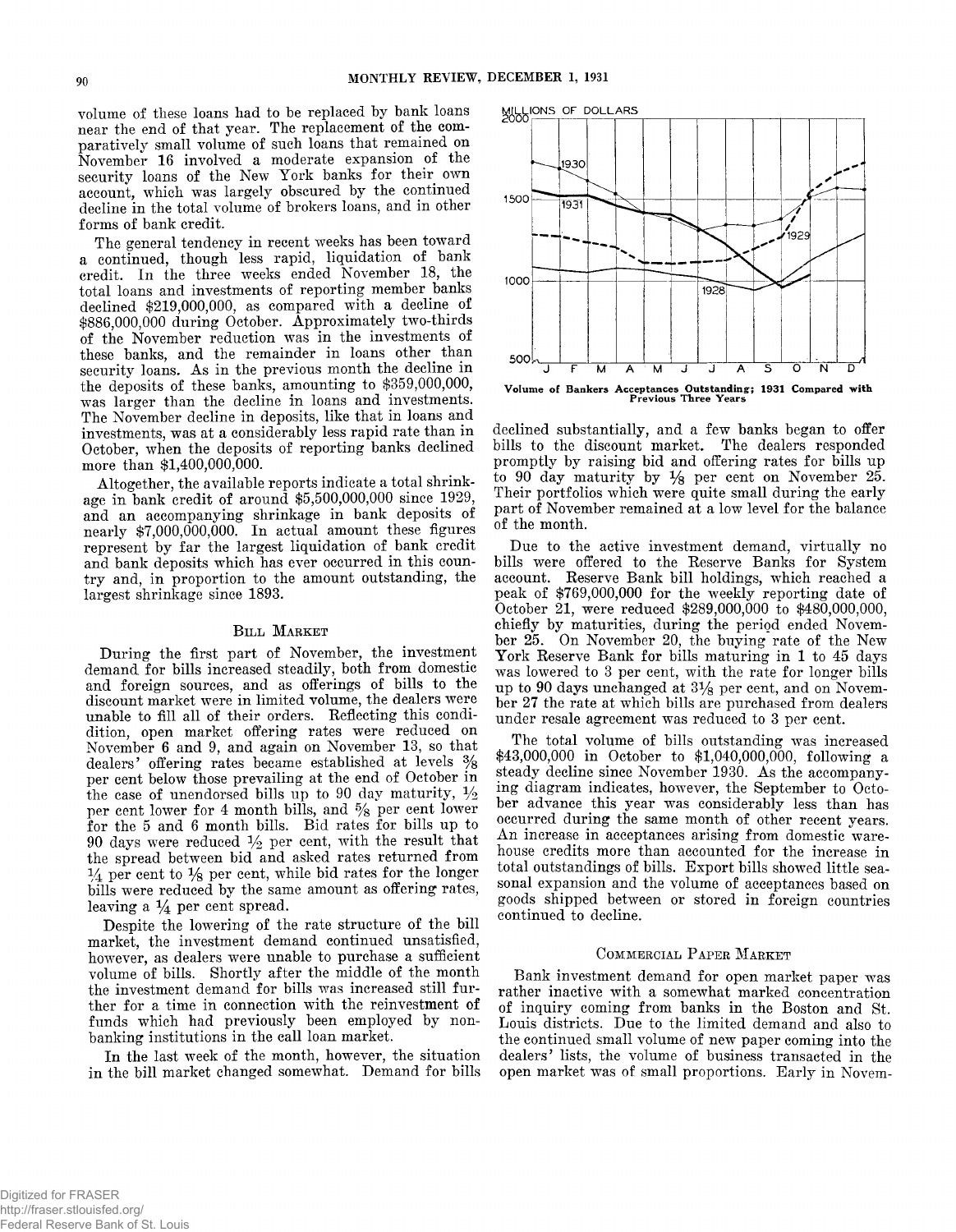**ber, the prevailing range for prime commercial paper in the open market became established at** *4 -4 %* **per cent. Around the middle of the month, however, following a slightly easier tendency in some other branches of the money market, the prevailing selling quotations were reduced to a range of 3%-4 per cent.**

**The smallness of the current supply of paper is indicated by the dealers' reports to this bank of their paper outstanding which on October 31 showed a total of \$210,000,000. This total is 15 per cent less than the amount outstanding a month earlier, and 57 per cent below the October 1930 figure.**

## **Foreign Exchange**

**Though irregular and featured by gains in some currencies, the foreign exchange list on the whole weakened during November. Sterling, in particular, after strengthening from its late October recession to \$3.81% on November 9, began a new decline which was accelerated in the last week of the month, carrying the pound to \$3.5250 on the 28th. French francs, belgas, and guilders approached their gold import points to New York in the second half of November, and Swiss francs, though remaining above par, were down several points from the month's opening. The marked recession in the four principal European exchanges which followed the October rise is shown in the accompanying diagram. Reichsmarks moved contrary to the general tendency among Europeans and rose from \$0.2358 on November 2 to \$0.2378 on the 28th.**

**An upward tendency also appeared in the South American currencies; Argentine pesos rose from \$0.5333 on the 2nd of November to \$0.6211 on the 11th, receding to \$0.5882 on the 28th; Uruguayan pesos commenced the month at \$0.4300 and closed it at about \$0.4525, while Brazilian milreis held fairly steady in the neighborhood of \$0.0625.**

**Japanese yen also improved their position in November, rising from \$0.4915 to \$0.4963, the latter rate being above the gold export point from Japan. The** silver currencies strengthened in the middle of the **month as the price of silver rose but fell back again**

**with the decline in the silver market. Canadian dollars weakened somewhat during November.**

**Closing Cable Rates at New York**

| (In dollars)                                                                                                                                                                                               |                                                                                                             |                                                                                                             |                                                                                                              |                                                                                                             |  |  |  |  |
|------------------------------------------------------------------------------------------------------------------------------------------------------------------------------------------------------------|-------------------------------------------------------------------------------------------------------------|-------------------------------------------------------------------------------------------------------------|--------------------------------------------------------------------------------------------------------------|-------------------------------------------------------------------------------------------------------------|--|--|--|--|
| Exchange on                                                                                                                                                                                                | Par                                                                                                         |                                                                                                             |                                                                                                              | Nov. 29, 1930 Oct. 31, 1931 Nov. 28, 1931                                                                   |  |  |  |  |
| Austria<br>$Belgium \ldots \ldots \ldots \ldots$<br>Denmark<br>England.<br>$\text{France} \dots \dots \dots \dots \dots$<br>Germany<br>Italy<br>$Normay \ldots \ldots \ldots \ldots$<br>$S$ pain<br>Sweden | \$.1407<br>.1390<br>.2680<br>4.8665<br>.0392<br>.2382<br>.4020<br>.0526<br>.2680<br>.1930<br>.2680<br>.1930 | \$.1409<br>.1395<br>.2675<br>4.8553<br>.0393<br>.2384<br>.4024<br>.0524<br>.2674<br>.1122<br>.2684<br>.1936 | \$.1395<br>.1393<br>.2180<br>3.8300<br>.0393<br>.2365<br>.4029<br>.0516<br>.2140<br>.0888<br>.2240<br>. 1949 | \$.1415<br>.1388<br>.1932<br>3.5250<br>.0391<br>.2378<br>.4015<br>.0516<br>.1910<br>.0843<br>.1941<br>.1939 |  |  |  |  |
| $Canada, \ldots, \ldots, \ldots,$<br>$Argentina \ldots$<br>$Brazil. \ldots \ldots \ldots \ldots \ldots$<br>$Japan \ldots \ldots \ldots \ldots$<br>India<br>$Shanghai \ldots \ldots \ldots \ldots$          | 1.0000<br>.9648<br>.1196<br>1.0342<br>.4985<br>.3650                                                        | 1.0016<br>.7813<br>$\ast$<br>.7875<br>.4963<br>.3597<br>.3819                                               | .8988<br>.5319<br>.0625<br>.4050<br>.4895<br>.2925<br>.3250                                                  | .8675<br>.5882<br>.0625<br>.4525<br>.4963<br>.2680<br>.3313                                                 |  |  |  |  |

**\* Not quoted**

## Gold Movement

**The gold movement was reversed abruptly at the end of October and during the month of November the monetary gold stock of the United States was increased about \$129,000,000, due principally to imports of \$76,- 000,000 from Japan at San Francisco and a net decrease of \$28,300,000 in gold held under earmark for foreign account. In addition, \$6,100,000 of gold was received from Canada, \$4,800,000 from India, and \$300,000 from England at the Port of New York; also \$1,500,000 from China and \$1,100,000 from Australia at San Francisco. Exports totaled about \$4,400,000 of which \$3,000,000 went to Turkey, \$700,000 to Peru, and \$250,000 to Switzerland. The November gain of gold reduced the net decline in this country's gold stock for the year to date to about \$174,000,000.**

**A total of £785,000 South African gold arrived in the London market during November, of which £365,000 was taken for the continent, £180,000 for the United States, and the balance for the trade at varying prices.**

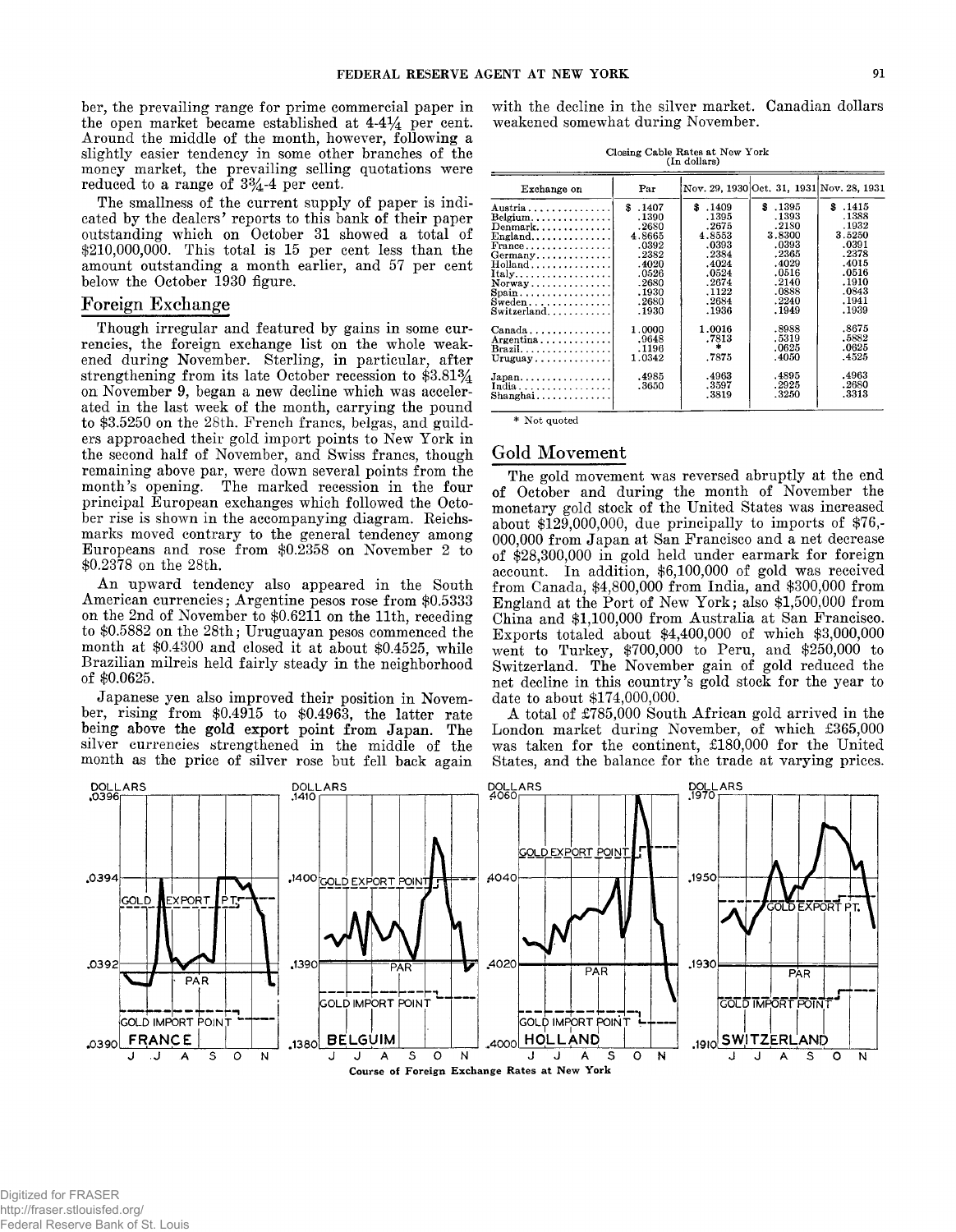# **Central Bank Rate Changes**

**On November 5 the Bank of Japan, which has been undergoing a drain of gold almost uninterruptedly for nearly two years, raised its rate from 16 rin to 18 rin per day per 100 yen, the percental equivalent being an increase from 5.84 to 6.57 per cent per annum. On the 13th, the South African Keserve Bank rate was raised from 5 to 6 per cent, the lower rate having been in force since March 13, 1931.**

**The Austrian National Bank lowered its discount rate from 10 to 8 per cent on the 13th; the 10 per cent rate had been effective since July 23, 1931. On the 24th, the Bank of Danzig rate was reduced to 5 per cent from the 6 per cent level obtaining since September 1 of this year.**

# New Financing

**Offerings of new securities other than United States Government issues continued in small volume during November, though the total for the month was somewhat larger than for October. Bond flotations included a railroad issue for the first time since the middle of September, and there were a few moderate sized public utility issues, which had been virtually suspended in October. State and municipal financing also aggregated somewhat more than in the preceding month. There continued to be an absence of foreign bond offerings in this market. Five issues of United States Treasury bills were put out during November, in the aggregate amount of \$372,000,000; these issues were largely to replace five issues totaling \$320,000,000 that matured during the month.**

**Final figures for October give a total of \$45,000,000 of new securities floated during that month. This amount, which is the smallest for any month since the war, was only about one-tenth of the October 1930 total.**

#### **Security Markets**

**The general movement of stock prices continued upward during the first few days of November, but subsequently the trend was almost continuously downward. In the 16 trading sessions between November 10 and November 28 there were only two days on which the general level of share prices closed higher than on the previous day. As a result the prices of late November** were on the average only slightly above the early Octo**ber lows, whereas in the early part of November the net recovery from the October lows had amounted to 31 per cent. As the accompanying diagram indicates, the railroad stocks were the weakest class during the latter part of November, declining several points beneath the October low and reaching new low levels for many years. Industrial and public utility stocks also declined considerably, but in general remained somewhat above their October low points, although there were numerous exceptions in individual stocks.**

**As in the greater part of October, trading on the New York Stock Exchange remained comparatively light. The average daily stock turnover for the whole month was somewhat less than 2 million shares, and on most days did not exceed 1% million shares.**



**1 9 2 8 192 9 1 9 3 0 1931 Price Movements of Industrial, Railroad, and Public Utility Stocks (Standard Statistics Company weekly price indexes)**

**Bond prices continued to show rather wide movements in November. Substantial recoveries in domestic corporation bonds occurred during the first ten days of the month, but subsequently declines of 3 to 6 points in the various price averages and indexes reduced these indicators to new lows for a number of years. Foreign dollar bonds likewise advanced somewhat in the first part of November, and, despite a subsequent decline, remained above the lowest point reached in early October, according to a price average of 40 representative foreign issues.**

**The partial recovery that took place in United States Government obligations during the second half of October was extended somewhat further in the first few days of November. For the remainder of the month, United States Government obligations showed a declining tendency, losing in all about 1% points, but the average price of the eleven Liberty Loan and Treasury bond issues now outstanding was about 1% points higher near the end of November than at the lowest point reached in October.**

## **Business Profits**

**Third quarter earnings statements of 278 industrial and mercantile concerns show that these companies had net profits 62 per cent smaller than in the corresponding quarter of last year, and 82 per cent less than in 1929. The comparisons for the third quarter are somewhat less favorable than those for the preceding quarters of this year. Only one of the twenty groups of companies shown in the following table— the clothing and textiles group— reported larger net profits than in 1930, and in this case the increase was slight and was from a low level. Among the groups of companies showing the more favorable comparisons of net earnings with those of previous years were the food and food products, chemical, paper, and tobacco companies. Net profits of 15 automobile companies, including the General Motors Corporation but not the Ford Company, were 38 per cent**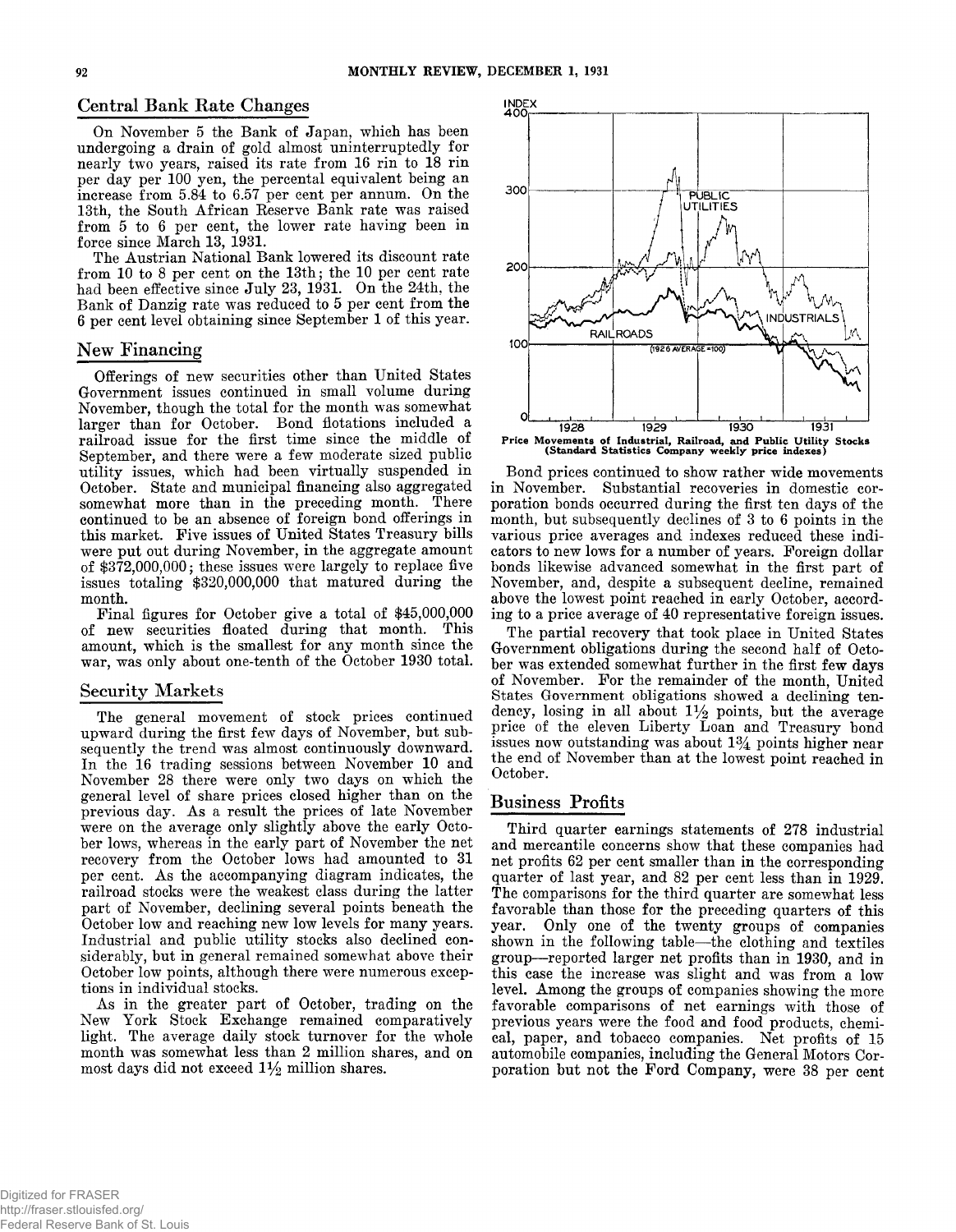**smaller than a year ago, and 85 per cent less than in 1929. Among the other groups of industrial and mercantile concerns, declines ranged upward from these figures; in fact, the steel, copper, machinery, and coal and coke groups showed deficits.**

**The oil companies, while showing a large decline from last year, were able in the third quarter to report some net profits, whereas in the first half of the year large deficits occurred. The third quarter of the year normally represents the period of most active operations for the oil companies, but the low level of oil and gasoline prices this year undoubtedly increased the difficulty of showing profits.**

**Aggregate net profits of the same 278 companies for the first nine months of 1931 were 55 per cent smaller than in 1930 and 72 per cent below 1929. Of the principal groups of industries, the copper and oil companies had deficits for the nine months as a whole.**

**Net operating income of Class I railroads, both for the third quarter and for the first nine months, was more than one-third smaller than in 1930 and more than onehalf smaller than in 1929. Third quarter income of these roads was the smallest for any year since 1920 when a deficit was reported, and the total for the first nine months was the smallest since 1921. Telephone company net operating income for the first nine months was a little more than 3 per cent larger than in 1930,** and about  $1\frac{1}{2}$  per cent larger than in 1929. Net earn**ings of other public utilities during the first nine months declined 12 per cent below 1930 and were 17 per cent less than in 1929, but these represent quite moderate decreases in comparison with the drop in industrial and mercantile profits.**

|                                                                                                                                                                                                    | Num-<br>ber<br>οf                   | Third quarter                                   |                                                 |                                                     | Nine months                             |                                        |                                        |
|----------------------------------------------------------------------------------------------------------------------------------------------------------------------------------------------------|-------------------------------------|-------------------------------------------------|-------------------------------------------------|-----------------------------------------------------|-----------------------------------------|----------------------------------------|----------------------------------------|
| Corporation Group                                                                                                                                                                                  | com-<br>pa-<br>nies                 | 1929                                            | 1930                                            | 1931                                                | 1929                                    | 1930                                   | 1931                                   |
| Clothing and textiles<br>Food and food products<br>$\rm To bacco\ldots\ldots\ldots\ldots\ldots\ldots\ldots$<br>${\rm Automobile} \ldots \ldots \ldots \ldots \ldots$<br>Mining and smelting (excl. | 8<br>30<br>14<br>6<br>7<br>15<br>В  | $\overline{2}$<br>49<br>22<br>5<br>4<br>94<br>7 | 0<br>40<br>17<br>4<br>$\overline{2}$<br>23<br>5 | 1<br>32<br>12<br>3<br>2<br>14<br>3                  | 2<br>130<br>60<br>12<br>10<br>332<br>23 | 2<br>122<br>52<br>13<br>в<br>147<br>22 | 0<br>106<br>37<br>10<br>5<br>108<br>13 |
| copper, coal and coke)<br>$\text{Electrical equipment} \dots \dots$<br>Office equipment<br>$\operatorname{Rainoad\; equipment.}$<br>Building supplies<br>Automobile parts and acces-               | 12<br>9<br>7<br>6<br>24<br>9        | 13<br>27<br>7<br>10<br>75<br>9                  | 5<br>17<br>4<br>9<br>40<br>2                    | 3<br>10<br>1<br>$\overline{2}$<br>6<br>0            | 39<br>77<br>22<br>25<br>169<br>18       | 21<br>56<br>15<br>26<br>112<br>7       | 11<br>30<br>4<br>5<br>-20<br>Ω         |
| sories $(excl. tires) \ldots \ldots$<br>$Motion$ picture<br>Machinery<br>$Copper \ldots \ldots \ldots \ldots \ldots \ldots$<br>$CoaI$ and $coke$<br>Miscellaneous                                  | 29<br>7<br>17<br>15<br>6<br>7<br>44 | 17<br>12<br>12<br>84<br>10<br>ı<br>47           | 5<br>4<br>5<br>$32^{\circ}$<br>1<br>0<br>27     | 0<br>0<br>1<br>$-17$<br>$\boldsymbol{2}$<br>1<br>23 | 58<br>35<br>35<br>241<br>28<br>4<br>140 | 27<br>29<br>23<br>140<br>7<br>2<br>85  | 10<br>13<br>3<br>11<br>3<br>0<br>68    |
| $Total \dots \dots \dots \dots \dots \dots \dots$                                                                                                                                                  | 278                                 | 507                                             | 242                                             | 91                                                  | 1,460                                   | 914                                    | 411                                    |
| Telephone (net operating<br>$income$ )                                                                                                                                                             | 103                                 | 67                                              | 64                                              | 67                                                  | 206                                     | 202                                    | 209                                    |
| Other public utilities (net<br>$\text{earnings}$                                                                                                                                                   | 63                                  | 83                                              | 71                                              | 59                                                  | 261                                     | 249                                    | 218                                    |
| Total public utilities                                                                                                                                                                             | 166                                 | 150                                             | 135                                             | 126                                                 | 467                                     | 451                                    | 427                                    |
| Class I railroads<br>$(\text{net operating income}) \dots$                                                                                                                                         | 171                                 | 400                                             | 283                                             | 167                                                 | 963                                     | 659                                    | 408                                    |

**(N et profits in millions of dollars)**

**— Deficit**

## **Employment and Wages**

**A further downward movement was apparent in factory employment and payrolls between the middle of September and the middle of October. Factory employment in New York State, contrary to the usual seasonal tendency, declined 3 per cent, the largest month to month drop so far this year. For the country as a whole, factory employment declined 4 per cent, and the seasonally adjusted index of the Federal Reserve Board reached a new low level since at least 1919, the first year for which the index is available. Factory payrolls in New York State showed a drop of 6 per cent, and a decline of 4 per cent was shown for the United States as a whole.**

**Average weekly earnings in New York State factories declined further in October to the lowest figure since 1922. As is shown in the accompanying diagram, the decline in average earnings since the peak of September 1929 has now reached a magnitude equal that of the decline from 1920 to 1922. These reductions in average earnings reflect the combined effects of wage rate reductions and part time employment.**

**The annual computation of average weekly earnings of factory office employees made by the New York State Department of Labor showed the first decline that has been reported since 1922. The average for October 1931 was \$35.49, the lowest level since 1926 and about 5 per cent lower than last year's figure of \$37.48. Average weekly earnings of factory operatives and office employees together declined 10 per cent during the year. As compared with the pre-war average, the net percentage rise in office workers' earnings still falls short of the net advance in operatives' earnings, but the discrepancy has been narrowed during the past two years.**

**The New York State Department of Labor has recently made public a census of unemployment covering more than 15,000 usually employed persons of both sexes in Buffalo. According to this census, 23 per cent of those able and willing to work were without employment during the first week of November, and 21 per cent were** employed on a part time basis. For men only the pro**portion of total unemployment in November 1931 was**



Average Weekly Earnings of Employees in New York State Factories<br>(New York State Department of Labor figures)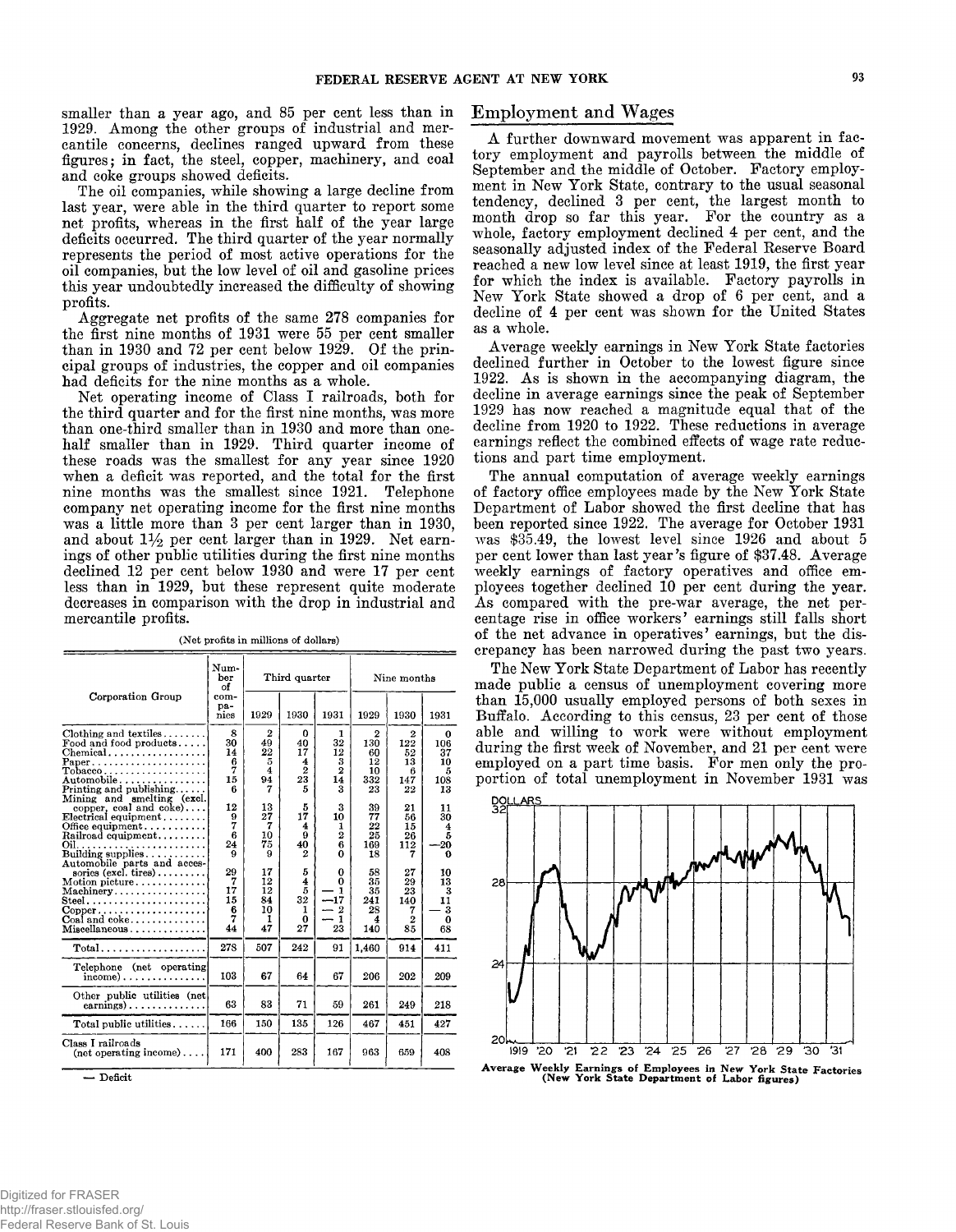**24 per cent, as compared with 17 per cent in November 1930 and 6 per cent in November 1929. Of the men who were able and willing to work but unable to find jobs, 43 per cent had been without employment for at least a year.**

# **Foreign T rade**

**During October merchandise exports from this country were valued at \$205,000,000, an amount which showed a percentage gain from the previous month about equal to the usual seasonal increase. Imports, however, valued at \$169,000,000, were substantially the same as in September, whereas there is usually an increase between these two months. In comparison with October 1930, the value of exports was reduced by 37 per cent and imports by 32 per cent. The year-to-year decline in exports was somewhat smaller than in other recent months, while the reduction in imports was larger.**

**Exports of partly and wholly finished manufactures and all types of imports registered heavier losses from a year ago than in September. Exports of crude materials and of crude and manufactured foodstuffs, however, showed smaller percentage reductions than in the previous month. October raw cotton exports were equal in volume to those of a year ago, but, owing to the decline in cotton prices through this period, the value of the shipments was 38 per cent smaller. Cotton shipments to Great Britain compared more favorably with a year previous than in several months, and shipments to the Far East were in substantially larger volume than in either of the two previous years. The volume of imports of raw silk was somewhat larger than in October 1930 while receipts of crude rubber were slightly smaller.**

# **C om m od ity Prices**

**Large fluctuations occurred in the prices of certain individual commodities during November, and on the whole prices were somewhat firmer in the early part of the month, but renewed declines in the latter part canceled most of the earlier gains, and a few commodities reached new low levels. The widest fluctuations were in silver and wheat prices, which are shown in the accompanying diagram. Silver, after ranging between 29 and 30 cents during most of October, rose sharply to the** **highest level of the year at 37% cents an ounce in the first half of November, but thereafter reverted to its October level. The cash price of wheat also advanced further to a new high for the year in the early part of the month, the Number 1 Northern grade at Minneapolis touching 83% cents a bushel, but by the end of the month had returned to 70% cents, the lowest price since the third week of October. This quotation remained** *13Y2* **cents above the summer low, but the futures quotations declined by a larger amount than the cash quotations to a level within about 7% cents of the October lows.**

**An average of crude petroleum quotations continued to advance in the first half of November, reaching the highest level since March, and remained steady during the remainder of the month. The price of scrap steel has held fairly steady since June, and similar stability has prevailed in finished steel and, more recently, in pig iron and some of the non-ferrous metals. Copper, however, declined to the lowest figure on record and lead prices showed a small net loss for the month. Hog prices fell to the lowest level in many years, rubber reached a new all-time low, cotton reacted following last month's sharp advance, and corn prices lost most of the gain made in October and the first half of November. Prices of hides rose moderately from the low levels of October.**

# **Production**

**Operations in the steel industry averaged slightly higher in November than in October, contrary to the usual seasonal movement, but the tendency was downward in the latter part of the month. Production of crude petroleum, reflecting a resumption in the East Texas fields, was larger than at any time since August. Output of bituminous coal and production of cotton goods were not greatly changed from the October levels.**

**^ In October, the general tendency of industrial production continued to be slightly downward, after seasonal allowance, and the seasonally adjusted index of the Federal Reserve Board reached a new low point since 1922. Output of pig iron and steel ingots was further reduced to the lowest level since 1921. Production of passenger automobiles dropped about 50 per cent, and output of motor trucks was also sharply reduced.**

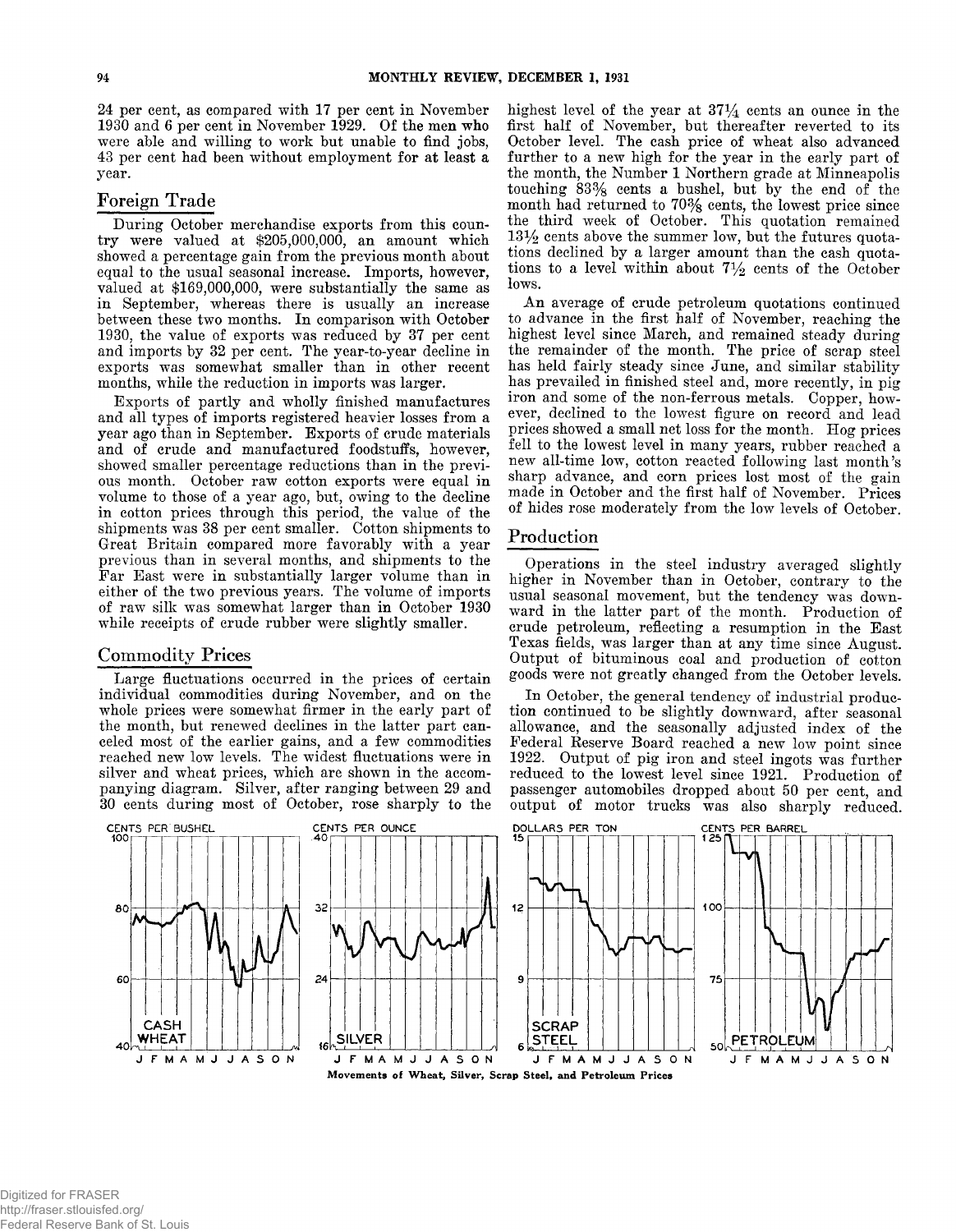**Declines contrary to the nsnal seasonal tendency occurred in wool mill activity and in mill consumption of raw cotton, and a more than seasonal decline took place in production of boots and shoes. In the output of fuels, large increases occurred in crude petroleum and in anthracite coal, while bituminous coal increased by a little less than the usual seasonal amount.**

| (Adjusted for seasonal variations and usual year-to-year growth) |  |  |  |  |
|------------------------------------------------------------------|--|--|--|--|
|------------------------------------------------------------------|--|--|--|--|

|                                                                                                                                                                                                                            | 1930<br>1931                           |                                        |                                          |                                     |
|----------------------------------------------------------------------------------------------------------------------------------------------------------------------------------------------------------------------------|----------------------------------------|----------------------------------------|------------------------------------------|-------------------------------------|
|                                                                                                                                                                                                                            | Oct.                                   | Aug.                                   | Sept.                                    | Oct.                                |
| Metals<br>Steel ingots<br>$Copper \ldots \ldots \ldots \ldots \ldots \ldots \ldots \ldots \ldots$<br>Lead<br>Zine<br>Tin deliveries                                                                                        | 71<br>69<br>77<br>82<br>71<br>113      | 43<br>48<br>54<br>58<br>38<br>76       | 41<br>43<br>54p<br>57<br>38<br>70        | 38<br>40<br>58<br>37<br>78          |
| Automobiles<br>Passenger cars<br>Motor trucks                                                                                                                                                                              | 31<br>66                               | 40<br>59                               | 29<br>54                                 | 15p<br>37p                          |
| Fuels<br>Anthracite coal<br>$Petroleum, crude \ldots \ldots \ldots \ldots$<br>$Petroleum products, \ldots, \ldots, \ldots, \ldots,$                                                                                        | 88<br>106<br>80<br>86<br>85            | 76<br>66<br>57<br>75<br>80             | 73<br>71<br>55<br>72<br>78               | 71p<br>93 <sub>D</sub><br>55<br>82p |
| <b>Textiles and Leather Products</b><br>$\text{Cottom}$ consumption<br>$\operatorname{Wood}\nolimits$ mill activity $\ldots\ldots\ldots\ldots\ldots\ldots\ldots$<br>$Silk$ consumption<br>Leather, sole,<br>Leather, upper | 70<br>66<br>113<br>98<br>88<br>78      | 78<br>99<br>77<br>92<br>105<br>97      | 79<br>84<br>94<br>86<br>86p              | 74<br>62<br>96<br>84<br>72p         |
| Foods and Tobacco Products<br>Live stock slaughtered<br>Wheat flour<br>Sugar meltings, U.S. ports<br>$Tobacco products \ldots \ldots \ldots \ldots \ldots$                                                                 | 96<br>91<br>92<br>98                   | 91<br>92<br>74<br>88                   | 99<br>84<br>80<br>87                     | 99<br>84<br>74<br>83                |
| Miscellaneous<br>$Cement \ldots \ldots \ldots \ldots \ldots \ldots \ldots \ldots \ldots$<br>Printing activity<br>Paper, other than newsprint                                                                               | 94<br>61<br>61<br>84<br>89<br>84<br>80 | 83<br>58<br>45<br>78<br>80<br>78<br>75 | 77<br>51<br>43<br>79<br>86<br>77p<br>77p | 68<br>40<br>84                      |

**p Preliminary**

## **Building**

**The value of building and engineering contracts awarded in 37 States during October was 28 per cent smaller than a year ago, reflecting, according to the F. W. Dodge Corporation report, a decrease of 42 per cent in residential building and also a decrease of 27 per cent in public works and utility projects and one of 17 per cent in other non-residential contracts. As compared with September, residential contracts were increased less than seasonally, and non-residential contracts for the month as a whole showed about the usual seasonal reduction, despite the influence of the large " Radio City" contracts, while public works and utility projects were reduced somewhat less than in the same period of other recent years.**

**Preliminary figures indicate that the course of building operations continued downward during November. For the first three weeks of the month, the daily average of contracts awarded was down more than seasonally from the October level, with reductions reported in all of the major groups of construction.**

For the first ten months of 1931, the total value of

**building contracts was 30 per cent less than in 1930. The value of residential building was reduced 23 per cent, but the amount of new residential floor space covered by contracts was only 13 per cent smaller, indicating that some part of the decline in the figures for the value of building has been due to a decrease in building construction costs.**

**In Metropolitan New York and vicinity, the total value of contracts awarded since the first of the year stood 20 per cent below last year at the end of October. Public works and utilities were 17 per cent smaller, and other non-residential work was 35 per cent less, while the value of residential contracts was slightly larger.** Residential building in terms of new floor space con**tracted for was 22% per cent larger than last year. This increase in residential building has reflected principally the erection of 1 and 2 family houses.**

# **Indexes of Business Activity**

**Car loadings of merchandise and miscellaneous freight, which are considered to be a good indicator of changes in general business conditions, declined somewhat less than seasonally during the first half of November, and department store trade in the New York Metropolitan area during the same period showed the smallest decline from sales in the corresponding period of 1930 in a number of months. Conditions in the latter part of the month, however, were less favorable for the distribution of goods.**

**During October, the distribution of goods and general business activity showed a further decline, after seasonal adjustment. Car loadings, both of merchandise and**

**(Adjusted for seasonal variations and usuaFyear-to-year growth)**

|                                                                                                                                                                                                                                                                                                                                                                                                                                                                                                                                                                                                                                                  | 1930                                                                                                | 1931                                                                                             |                                                                                              |                                                                                         |
|--------------------------------------------------------------------------------------------------------------------------------------------------------------------------------------------------------------------------------------------------------------------------------------------------------------------------------------------------------------------------------------------------------------------------------------------------------------------------------------------------------------------------------------------------------------------------------------------------------------------------------------------------|-----------------------------------------------------------------------------------------------------|--------------------------------------------------------------------------------------------------|----------------------------------------------------------------------------------------------|-----------------------------------------------------------------------------------------|
|                                                                                                                                                                                                                                                                                                                                                                                                                                                                                                                                                                                                                                                  | Oct.                                                                                                | Aug.                                                                                             | Sept.                                                                                        | Oct.                                                                                    |
| Primary Distribution<br>Car loadings, merchandise and misc<br>Car loadings, other<br>Exports<br>Waterways traffic<br>Wholesale trade                                                                                                                                                                                                                                                                                                                                                                                                                                                                                                             | 84<br>80<br>75<br>95<br>86<br>90                                                                    | 72<br>64<br>58<br>74<br>58<br>89                                                                 | 67<br>62<br>56<br>76<br>56<br>85                                                             | 67<br>63<br>56n<br>70 p<br>55<br>80                                                     |
| Distribution to Consumer<br>Department store sales, 2nd $Dist.$<br>Chain grocery sales<br>Other chain store sales<br>Mail order house sales<br>Advertising<br>Gasoline consumption<br>Automobile registrations                                                                                                                                                                                                                                                                                                                                                                                                                                   | 100<br>89<br>89<br>94<br>85<br>86<br>56                                                             | 89<br>91<br>90<br>82<br>74<br>85<br>48                                                           | 85<br>88<br>86<br>77<br>74<br>84<br>45                                                       | 92<br>82<br>84<br>72<br>72<br>35p                                                       |
| General Business Activity<br>Bank debits, outside of New York City.<br>Bank debits, New York City<br>Velocity of bank deposits, outside of New<br>$Y$ ork City<br>Velocity of bank deposits, New York City <br>Shares sold on N.Y. Stock Exchange<br>Life insurance paid for $\dots\dots\dots\dots\dots$<br>$\text{Postal receipts} \dots \dots \dots \dots \dots \dots \dots \dots$<br>Electric power<br>Employment in the United States<br>Business failures<br>Building contracts<br>New corporations formed in N.Y. State<br>Real estate transfers $\ldots \ldots \ldots \ldots \ldots$<br>General price level*<br>Composite index of wages* | 91<br>90<br>100<br>115<br>161<br>91<br>91<br>91<br>84<br>105<br>68<br>90<br>61<br>163<br>221<br>163 | 81<br>67<br>86<br>77<br>76<br>90<br>81<br>82<br>76<br>104<br>49<br>95<br>52<br>149<br>214<br>148 | 79<br>77<br>85<br>84<br>141<br>88<br>82<br>83p<br>74<br>108<br>56<br>86<br>147<br>213<br>148 | 76<br>71<br>88<br>80<br>115<br>90<br>79<br>72<br>113<br>50 v<br>88<br>145<br>208<br>146 |

p Preliminary \* 1913 average=100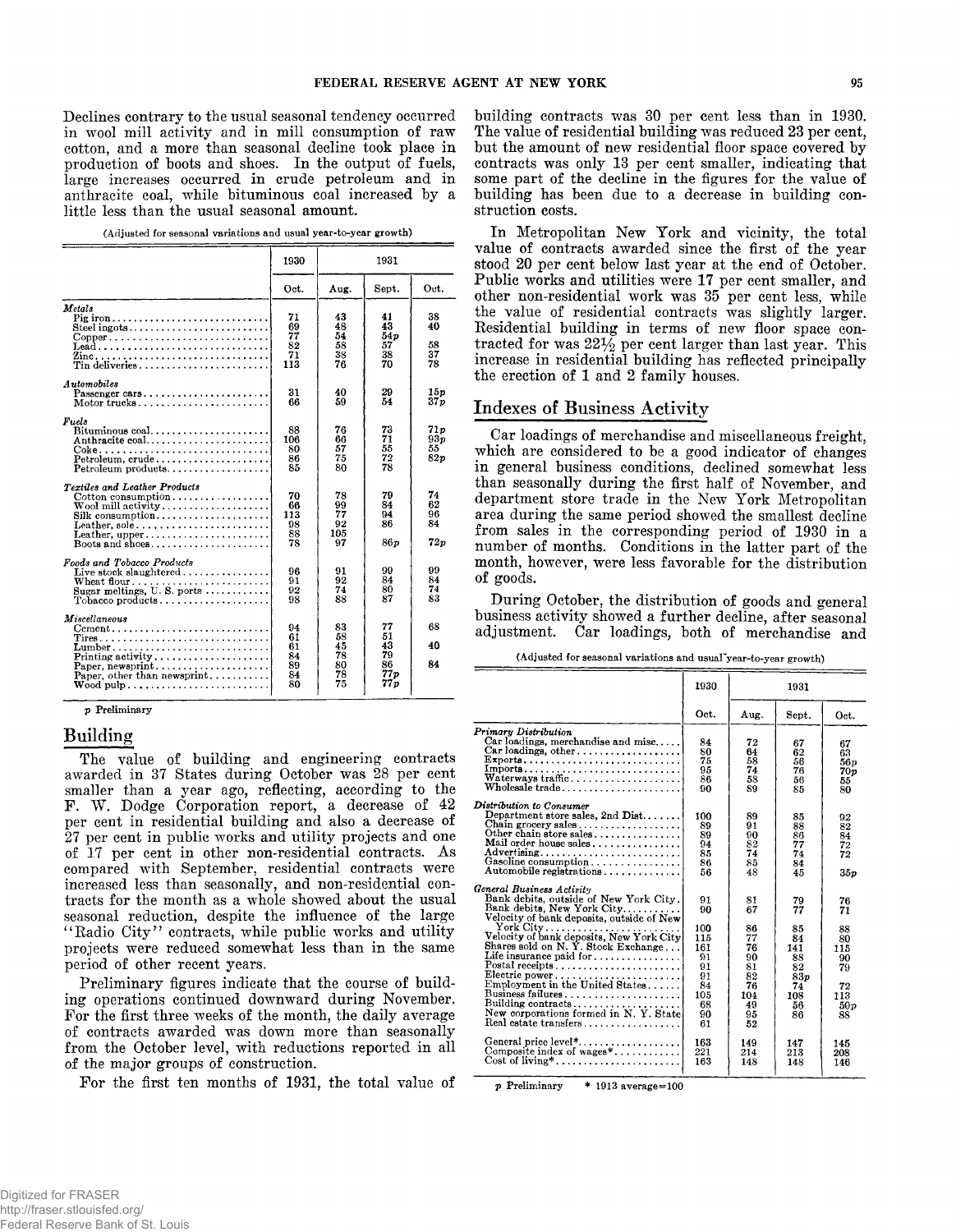**miscellaneous freight and of bulk commodities, were little changed from the previous month, after seasonal adjustment, and merchandise exports showed about the usual seasonal expansion. Declines occurred in merchandise imports and in the indexes of bank debits, wholesale trade, chain store sales, mail order house sales, advertising, and automobile registrations; and the number of business failures increased to the highest level ever recorded for October. Department store sales, however, increased more than usually in October, and new corporations formed in New York State also increased somewhat more than seasonally.**

# **Department Store Trade**

**Sales of the reporting department stores in this district during October averaged 9.4 per cent smaller than in October 1930, the smallest decline to be shown since July. The declines reported by stores in Newark, Southern New York State, the Capital District, and Westchester County were smaller than the average, and the October sales in Buffalo, Rochester, and the Hudson Valley District, though substantially smaller than a year ago, were not as far below as in September. In Syracuse, Bridgeport, and Northern New York State, however, department store sales during October showed larger decreases from last year than in September, as did also the sales of the leading apparel stores in the district.**

**For the first half of November, sales of the reporting department stores in the Metropolitan area were 4.8 per cent smaller than in the comparable period of last year, the smallest decrease to be reported in the mid-month report since June, but weather conditions were less favorable to the distribution of seasonable merchandise after the middle of the month.**

**Stocks of merchandise on hand at the end of October, valued at retail prices, continued to be considerably below the previous year. The percentage of outstanding charge accounts collected during October, however, was only slightly smaller than in the same period in 1930.**

| Locality                                                                                                                                                                     |                                                                         | Percentage change from<br>a year ago                                  | Per cent of<br>accounts<br>outstanding<br>September 30<br>collected in<br>October |                                                      |                                                      |
|------------------------------------------------------------------------------------------------------------------------------------------------------------------------------|-------------------------------------------------------------------------|-----------------------------------------------------------------------|-----------------------------------------------------------------------------------|------------------------------------------------------|------------------------------------------------------|
|                                                                                                                                                                              | Net sales                                                               |                                                                       | Stock<br>on hand                                                                  |                                                      |                                                      |
|                                                                                                                                                                              | Oct.                                                                    | Jan.<br>to Oct.                                                       | end of<br>month                                                                   | 1930                                                 | 1931                                                 |
| New York<br>Buffalo <i></i> .<br>$Rochester.$<br>$Syracuse \ldots \ldots \ldots$<br>Newark, $\ldots$ , $\ldots$ , $\ldots$ , $\ldots$<br>Bridgeport District<br>$E$ lsewhere | $-9.4$<br>$-13.4$<br>$-13.7$<br>$-14.1$<br>$-6.2$<br>$-15.3$<br>$-10.1$ | $-8.0$<br>$-10.6$<br>$-8.4$<br>$-10.2$<br>$-6.2$<br>$-11.1$<br>$-9.2$ | $-13.9$<br>$-8.9$<br>$-11.1$<br>$-14.8$<br>$-9.4$<br>$-21.0$<br>$-11.1$           | 47.6<br>40.9<br>44.6<br>31.4<br>43.3<br>41.8<br>40.8 | 47.8<br>44.1<br>48.6<br>28.3<br>41.2<br>38.7<br>37.8 |
| Northern New York State<br>Southern New York State<br>Hudson River Valley District<br>Capital District<br>${\rm Western\; District.}\dots\dots$                              | $-25.3$<br>$-8.0$<br>$-13.9$<br>$-7.9$<br>$-8.9$                        | .<br>.<br>.<br>.<br>.                                                 | .<br>.<br>.<br>.<br>.                                                             | $\cdots$<br>.<br>.<br>.<br>.                         | .                                                    |
| All department stores                                                                                                                                                        | $-9.4$                                                                  | $-8.0$                                                                | $-13.0$                                                                           | 44.8                                                 | 44.2                                                 |
| Apparel stores                                                                                                                                                               | $-19.4$                                                                 | $-10.7$                                                               | $-19.4$                                                                           | 46.1                                                 | 41.8                                                 |

**October sales and stocks in the principal departments are compared with those of a year previous in the following table:**

|                                                                                                                                                                                                                                                                                                                                                                                                                                                                                                                        | Net sales<br>percentage change<br>October 1931<br>compared with<br>October 1930                                                                                                                       | Stock on hand<br>percentage change<br>October 31, 1931<br>compared with<br>October 31, 1930                                                                                                                |
|------------------------------------------------------------------------------------------------------------------------------------------------------------------------------------------------------------------------------------------------------------------------------------------------------------------------------------------------------------------------------------------------------------------------------------------------------------------------------------------------------------------------|-------------------------------------------------------------------------------------------------------------------------------------------------------------------------------------------------------|------------------------------------------------------------------------------------------------------------------------------------------------------------------------------------------------------------|
| Toilet articles and drugs<br>Toys and sporting goods<br>Books and stationery<br>$\text{Home furnishing}$<br>$\text{Cottom goods.}\ldots\ldots\ldots\ldots\ldots\ldots\ldots$<br>Woolen goods<br>Shoes<br>Furniture<br>Luggage and other leather goods<br>Women's ready-to-wear accessories<br>Men's furnishings<br>$Hosiery$<br>Men's and Boys' wear<br>Women's and Misses' ready-to-wear<br>Linens and handkerchiefs<br>Silverware and jewelry<br>Musical instruments and radio<br>Silks and velvets<br>Miscellaneous | $+3.7$<br>$+2.1$<br>$-2.4$<br>$-2.9$<br>$-5.1$<br>$-5.5$<br>$-5.6$<br>$-5.8$<br>$-10.1$<br>$-11.0$<br>$-12.6$<br>$-13.5$<br>$-14.1$<br>$-14.6$<br>$-18.0$<br>$-18.2$<br>$-18.2$<br>$-20.9$<br>$-14.4$ | $-2.9$<br>$-13.8$<br>$-16.8$<br>$-10.5$<br>$-10.7$<br>$+6.6$<br>$-10.8$<br>$-27.6$<br>$-21.0$<br>$-16.0$<br>$-10.5$<br>$-15.5$<br>$-10.6$<br>$-4.5$<br>$-25.2$<br>$-20.5$<br>$-29.3$<br>$-27.9$<br>$-14.4$ |

# **W holesale Trade**

**The total October sales of the reporting wholesale firms in this district averaged 22 per cent smaller than a year ago, or about the same decline as in the two previous months. Sales of drugs, groceries, and men's clothing showed the smallest decreases, with the exception of silk goods, sales of which are reported in yardage rather than value by the Silk Association of America. In the case of silk goods the October decline was the first since May. Decreases in sales of more than 20 per cent continued to be reported by wholesale hardware, cotton goods, and paper dealers. Stationery wholesalers reported the largest decline from the previous year since October 1930, and shoe sales showed the largest decrease in more than a year. Sales of jewelry and diamonds continued to be far below the previous year, and machine tool orders, reported by the National Machine Tool Builders Association, remained less than half the volume of a year ago.**

**Stocks of merchandise on hand at the end of the month showed sizable decreases from a year ago in all reporting lines, with the exception of drugs. Collections in October of this year were somewhat slower than in 1930.**

| Commodity                                                                                                                                                                                                                                                                              | Percentage<br>change<br>October 1931<br>compared with<br>September 1931                                                           |                                                                                                | Percentage<br>change<br>October 1931<br>compared with<br>October 1930                                                             |                                                                                                          | Per cent of<br>accounts<br>outstanding<br>September 30<br>collected<br>in October |                                                                                   |
|----------------------------------------------------------------------------------------------------------------------------------------------------------------------------------------------------------------------------------------------------------------------------------------|-----------------------------------------------------------------------------------------------------------------------------------|------------------------------------------------------------------------------------------------|-----------------------------------------------------------------------------------------------------------------------------------|----------------------------------------------------------------------------------------------------------|-----------------------------------------------------------------------------------|-----------------------------------------------------------------------------------|
|                                                                                                                                                                                                                                                                                        | Net<br>sales                                                                                                                      | $_{\rm Stock}$<br>end of<br>month                                                              | Net<br>sales                                                                                                                      | Stock<br>end of<br>month                                                                                 | 1930                                                                              | 1931                                                                              |
| Groceries<br>Men's clothing<br>$Cotton goods \ldots$<br>Silk goods<br>$\text{Shoes}\ldots\ldots\ldots\ldots\ldots$<br>$Drugs \ldots \ldots \ldots \ldots$<br>$Hardware \ldots \ldots \ldots$<br>Machine $tools**$<br>Stationery<br>Paper<br>$Diamonds \ldots \ldots \ldots$<br>Jewelry | $+12.5$<br>$-31.7$<br>$+16.1$<br>$-19.2\%$<br>$-21.3$<br>$+20.7$<br>$+19.5$<br>$-20.5$<br>$+3.4$<br>$+13.7$<br>$+20.6$<br>$+10.2$ | $-2.1$<br>.<br>$-5.8$<br>$+7.6*$<br>4.1<br>$+9.6$<br>$-7.2$<br>.<br>.<br>.<br>$-4.7$<br>$-6.5$ | $-18.7$<br>$-16.6$<br>$-27.7$<br>$-11.5*$<br>$-32.1$<br>$-13.5$<br>$-20.8$<br>$-50.6$<br>$-26.0$<br>$-21.4$<br>$-46.4$<br>$-37.3$ | $-20.7$<br>.<br>$-24.9$<br>$-12.2*$<br>$-18.9$<br>$+17.0$<br>$-9.9$<br>.<br>.<br>.<br>$-40.6$<br>$-39.0$ | 81.1<br>38.0<br>37.4<br>46.7<br>52.8<br>40.6<br>48.3<br>.<br>64.8<br>57.0<br>21.9 | 81.2<br>33.7<br>36.4<br>54.4<br>39.8<br>31.2<br>45.1<br>.<br>67.3<br>46.9<br>19.0 |
| Weighted average                                                                                                                                                                                                                                                                       | $-2.8$                                                                                                                            |                                                                                                | $-22.3$                                                                                                                           |                                                                                                          | 53.6                                                                              | 50.9                                                                              |

\* Quantity not value. Reported by Silk Association of America \*\* Reported by the National Machine Tool Builders Association